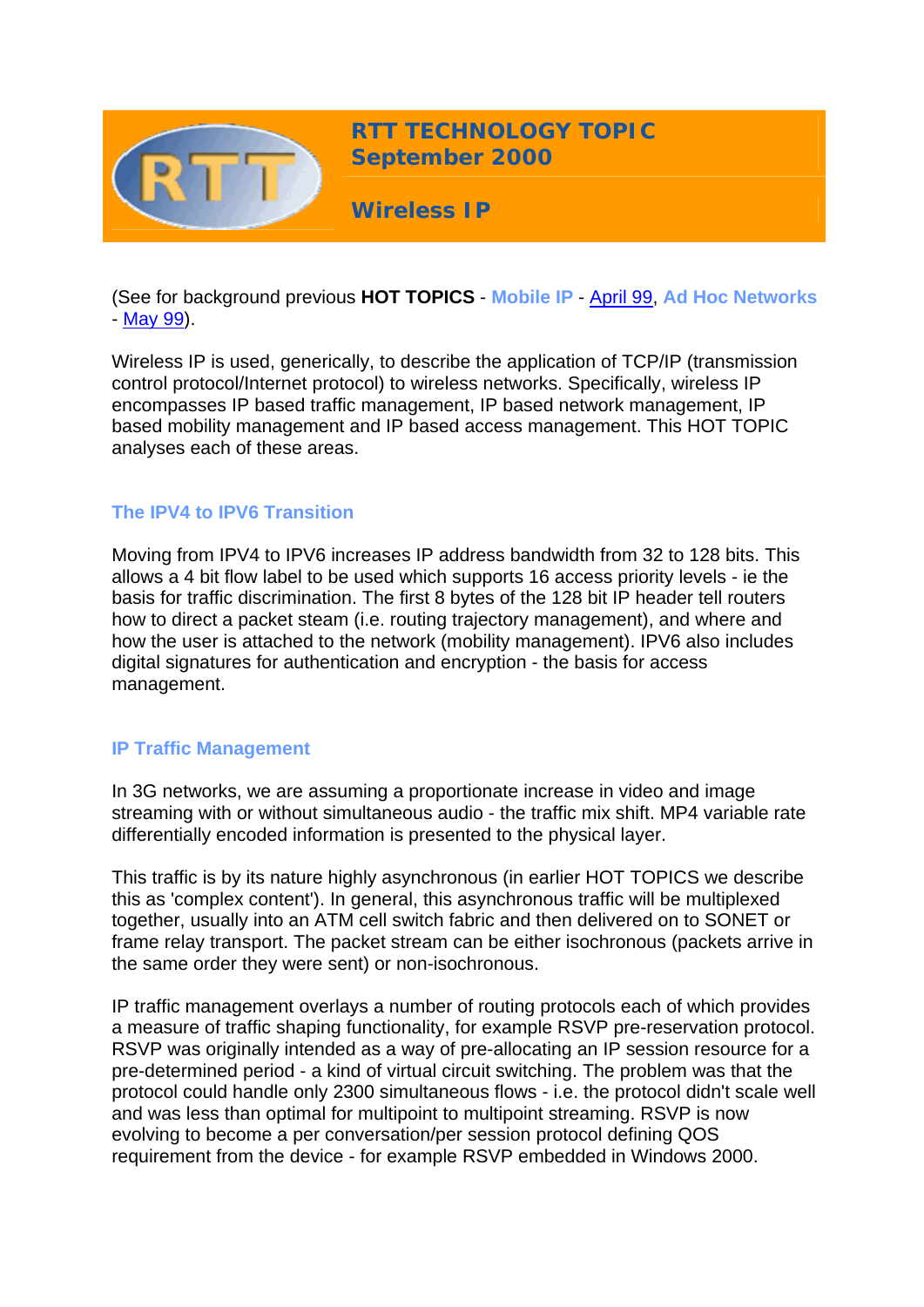This highlights an important philosophical point - most network designers assume that a network should be application and device aware. There will however be thousands of different application form factors with thousands of different QOS requirements and thousands of different device form factors with widely differing image capture, image processing and display capabilities. In practice, a high quality QOS can only be delivered when QOS requirements are application driven from the device - i.e. the application becomes network aware rather than the network being application aware. In RSVP, the highest level of service is application driven, i.e. the application is readily able to quantify it's resource requirements, the lower levels of service (medium quality, low quality or best effort) are network driven.

Having used RSVP in the application layer embedded in the device to define QOS, Multi-Protocol Label Switching (MPLS) is then used as a flow switching protocol. MPLS breaks packets into fixed length cells, i.e. an ATM look-alike structure optimised for a multimedia multiplex. The packets within an IP session are then grouped into a single flow and then tagged for expediting through the router hops (usually being mapped into an ATM or frame relay circuit). Finally, Diffserv is used to provide additional traffic shaping. Diffserv was originally proposed as a protocol for defining 4 levels of service at the network edge. It is now being proposed (and promoted in various IETF work groups) as a way of grouping traffic flows together that share similar QOS characteristics, ie QOS flow aggregation. It is then used as the basis for negotiating service level agreements between carriers (inter-network SLA peering).

IETF RTP - IETF real time protocol may be used to synchronise complementary traffic streams being moved into and through the network (for example time stamping parallel per user bit streams carrying audio and video streaming). The IETF SMIL protocol (synchronised multimedia integration language) may be used to perform a similar function at the application/presentation layer.

## **IP Based Network Management**

All of the above requires new measurements to be made to provide an effective audit of network performance, for example, end to end delay, end to end delay variation, access latency, network latency and application latency (server bandwidth constraints). These become embodied into IP SS7 - an IP based upgrade of SS7 and/or an evolution of SNMP (simple network management protocol).

#### **IP Based Mobility Management**

As vendors begin to embed IP addresses into base stations and routers, IP based mobility management becomes an option, potentially home location and visitor location registries could be replaced by DHCP servers (dynamic host configuration protocol) tied into a Directory Enabled Network, ie an IT solution super imposed onto a telecom network structure.